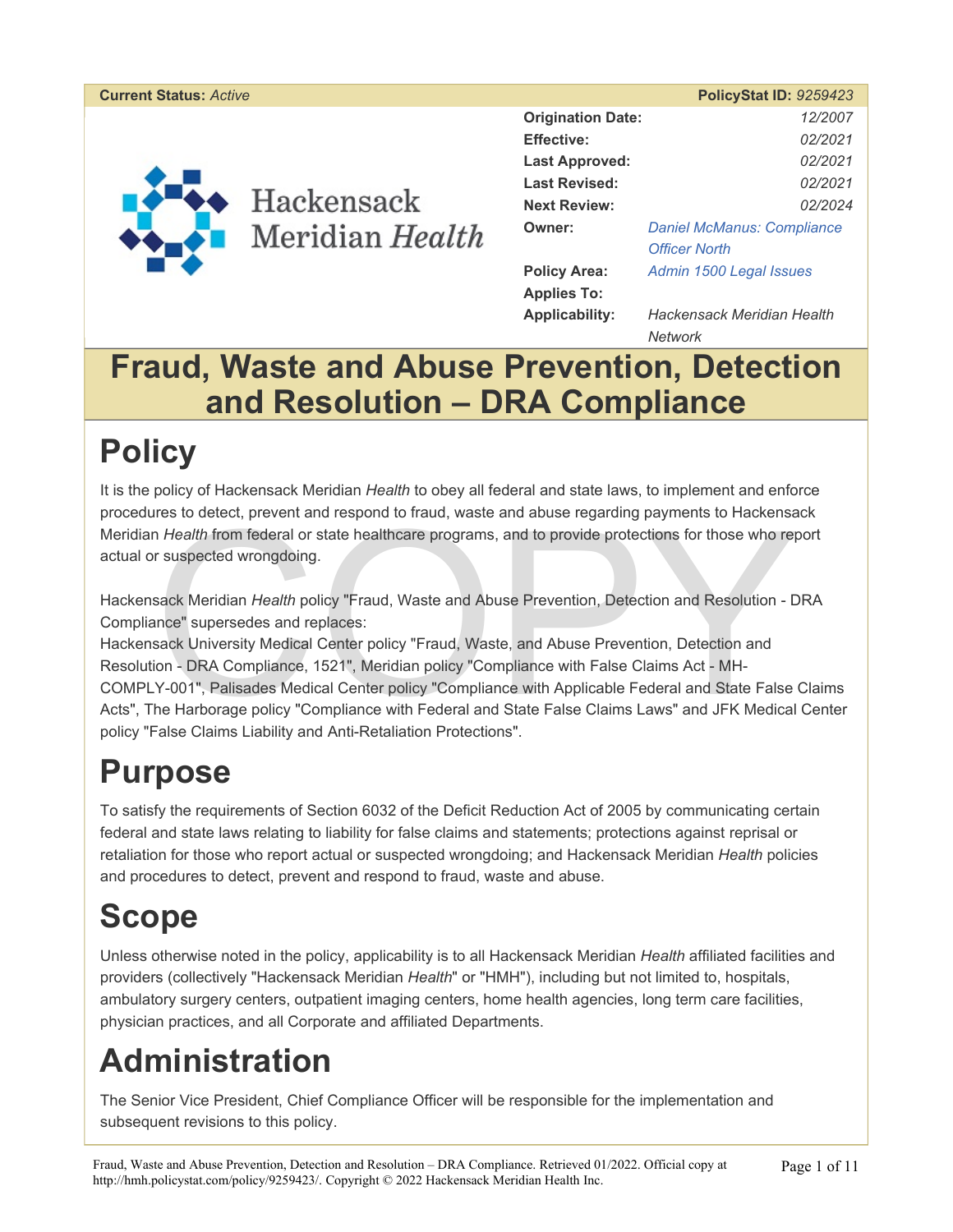## **Procedure**

To assure that Hackensack Meridian *Health* meets its legal and ethical obligations, obeys all federal and state laws, implements and enforces procedures to detect, prevent and respond to fraud, waste and abuse, HMH has implemented a Corporate Compliance Program. Established in 1998, the program is designed to comply with OIG Compliance Program Guidance for Hospitals. The program operates under the Hackensack Meridian *Health* Compliance Plan and establishes priorities under an annual Work Plan. The Executive Leadership and Board of Trustees of Hackensack Meridian Health oversee the program through regular reports.

In order to effectively implement the Compliance Program, HMH requires that any team member who reasonably suspects or is aware of the preparation or submission of a false claim or report or any other potential fraud, waste or abuse, take the following steps:

- 1. Report such information immediately to his/her supervisor by following the chain of command. Team members may also report such concerns directly to the Hackensack Meridian *Health* Compliance Officer at 848-888-4472 s or through the organization's ComplyLine which is available either by phone at 1-877-888-8030 or through the web at www.hackensackmeridian.alertline.com.
	- Any team member of Hackensack Meridian *Health* who reports such information will have the right and opportunity to do so anonymously (see HMH Policy "ComplyLine Operations").
	- and opportunity to do so anonymously (see HMH Policy "ComplyLine Operations").<br>
	In addition, the team member will be protected against retaliation for coming forward with suc<br>
	information both under Hackensack Meridian *He* ◦ In addition, the team member will be protected against retaliation for coming forward with such information both under Hackensack Meridian *Health'*s internal compliance policies and procedures and Federal and State law (see HMH Policy "Non-Retaliation/Retribution for Reporting; Conscientious Employee Protection Act (CEPA)".
	- However, Hackensack Meridian *Health* retains the right to take appropriate action against a team member who has participated in a violation of Federal or State law or any network or hospital policy (see HMH "Code of Conduct").
- 2. If a team member believes that Hackensack Meridian *Health* is not responding to his or her report within a reasonable period of time, the team member should bring these concerns about Hackensack Meridian *Health'*s perceived inaction to the Senior Vice President, Chief Compliance Officer.
- 3. Team members should remember that failure to report and disclose or assist in an investigation of fraud, waste and abuse is a breach of the team member's obligations to Hackensack Meridian *Health* and may result in disciplinary action (see HMH "Code of Conduct").
- 4. Team members may also report concerns to the New Jersey Medicaid Fraud Division at 888-937-2835 or https://www.nj.gov/comptroller/divisions/medicaid/complaint.html or the New Jersey Insurance Fraud Prosecutor Hotline at 877-55-FRAUD or https://njinsurancefraud2.org/#report.

After a team member report has been filed, Hackensack Meridian *Health* will take action investigate the team member's report based on the information provided. Hackensack Meridian *Health* may request additional information from the team member in order to complete its investigation. Once the investigation is complete Hackensack Meridian *Health* will take all necessary action in order to correct, mitigate and/or report the false claim or report or any other identified fraud, waste, or abuse.

**Explanation of Laws:** Set forth below are summaries of certain statutes that provide liability for false claims and statements. These summaries are not intended to identify all applicable laws, but rather to outline some of the major statutory provisions as required by the Deficit Reduction Act of 2005.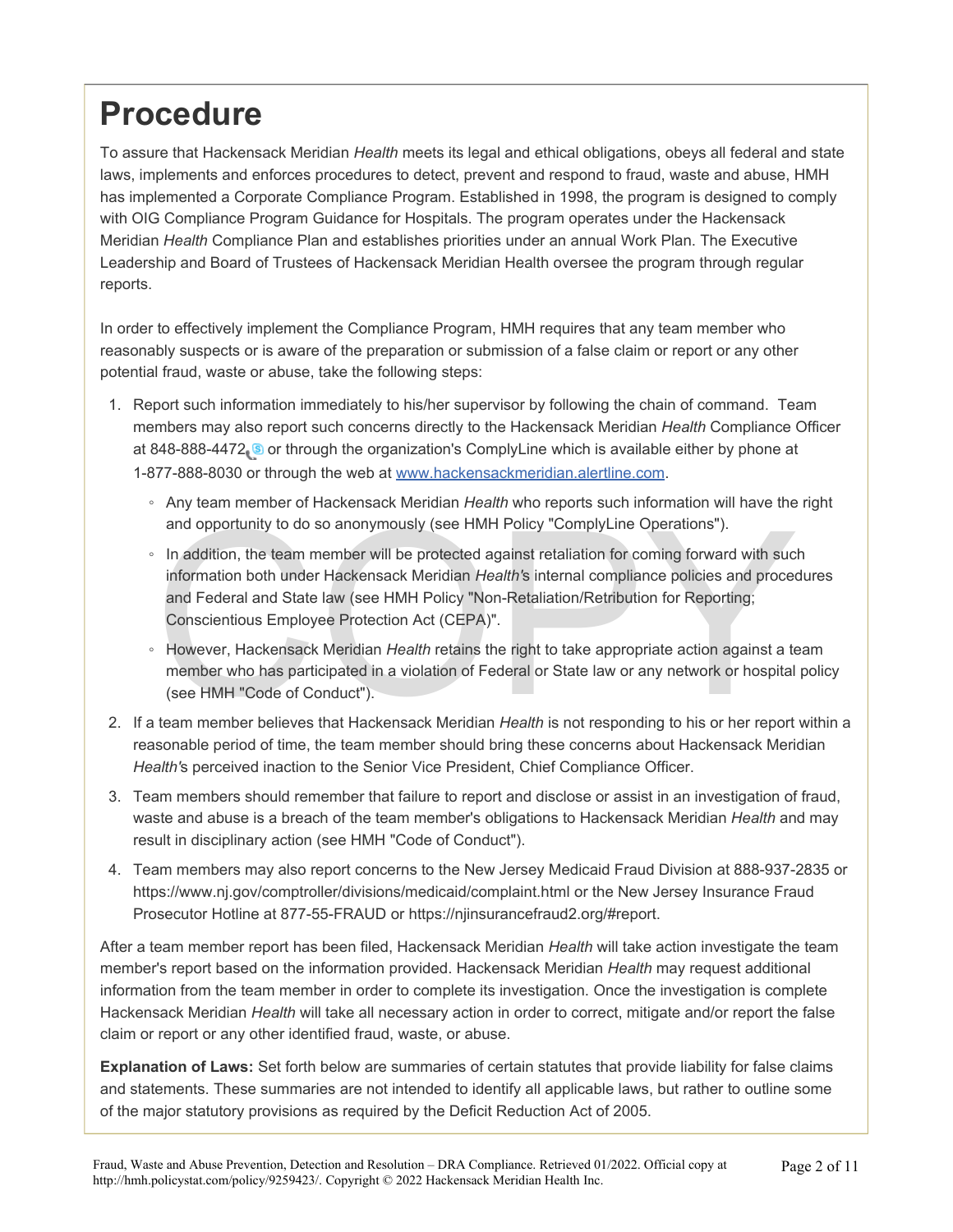### **Federal Laws**

**The Role of Federal and State Laws in Preventing Fraud, Waste, and Abuse:** The Centers for Medicare and Medicaid Services (CMS) defines "fraud" as the intentional deception or misrepresentation that an individual knows to be false (or does not believe to be true) and makes, knowing that the deception could result in an unauthorized benefit to himself or another person. CMS defines "abuse" as incidents or practices of providers that are inconsistent with sound medical practice and may result in unnecessary costs, improper payment, or the payment for services that either fail to meet professionally recognized standards of care or are medically unnecessary. "Waste" is defined as any healthcare spending or practice that can be eliminated without reducing the quality of care and includes incurring unnecessary costs because of inefficient or ineffective practices, systems or controls.

The Federal Government and the State of New Jersey have enacted criminal and civil laws pertaining to the submission of false or fraudulent claims for payment or approval to the federal and state governments and to private payors. These false claims laws, which provide for criminal, civil, and administrative penalties, provide governmental authorities with broad authority to investigate and prosecute potentially fraudulent activities, and also provide anti-retaliation provisions for individuals who make good faith reports of fraud, waste and abuse.

#### A. **Federal Civil False Claims Act**

The **Civil False Claims Act** (31 USC §3729 *et seq.* ) is a statute that imposes civil liability on any person who:

- o:<br>
knowingly presents, or causes to be presented, a false or fraudulent claim, record or statemer<br>
payment or approval,<br>
conspires to defraud the government by getting a false or fraudulent claim allowed or paid,<br>
uses a ◦ knowingly presents, or causes to be presented, a false or fraudulent claim, record or statement for payment or approval,
- conspires to defraud the government by getting a false or fraudulent claim allowed or paid,
- uses a false record or statement to avoid or decrease an obligation to pay the Government,
- and other fraudulent acts enumerated in the statute.

The term **"knowingly"** as defined in the Civil False Claims Act ("FCA") includes a person who has actual knowledge of the information, acts in deliberate ignorance of the truth or falsity of the information, or acts in reckless disregard of the truth or falsity of the information. No proof of specific intent to defraud is required.

The term **"claim"** includes any request or demand for money or property if the United States Government provides any portion of the money requested or demanded.

**Potential civil liability** under the FCA currently includes penalties of between five thousand five hundred and eleven thousand per claim, treble damages, and the costs of any civil action brought to recovery such penalties or damages.

The **Attorney General of the United States** is required to diligently investigate violations of the FCA, and may bring a civil action against a person. Before filing suit the Attorney General may issue an investigative demand requiring production of documents and written answers and oral testimony.

The FCA also provides for **Actions by Private Persons** (*qui tam* lawsuits) who can bring a civil action in the name of the government for a violation of the Act. Generally, the action may not be brought more than six years after the violation, but in no event more than ten. When the action is filed it remains under seal for at least sixty days. The United States Government may choose to intervene in the lawsuit and assume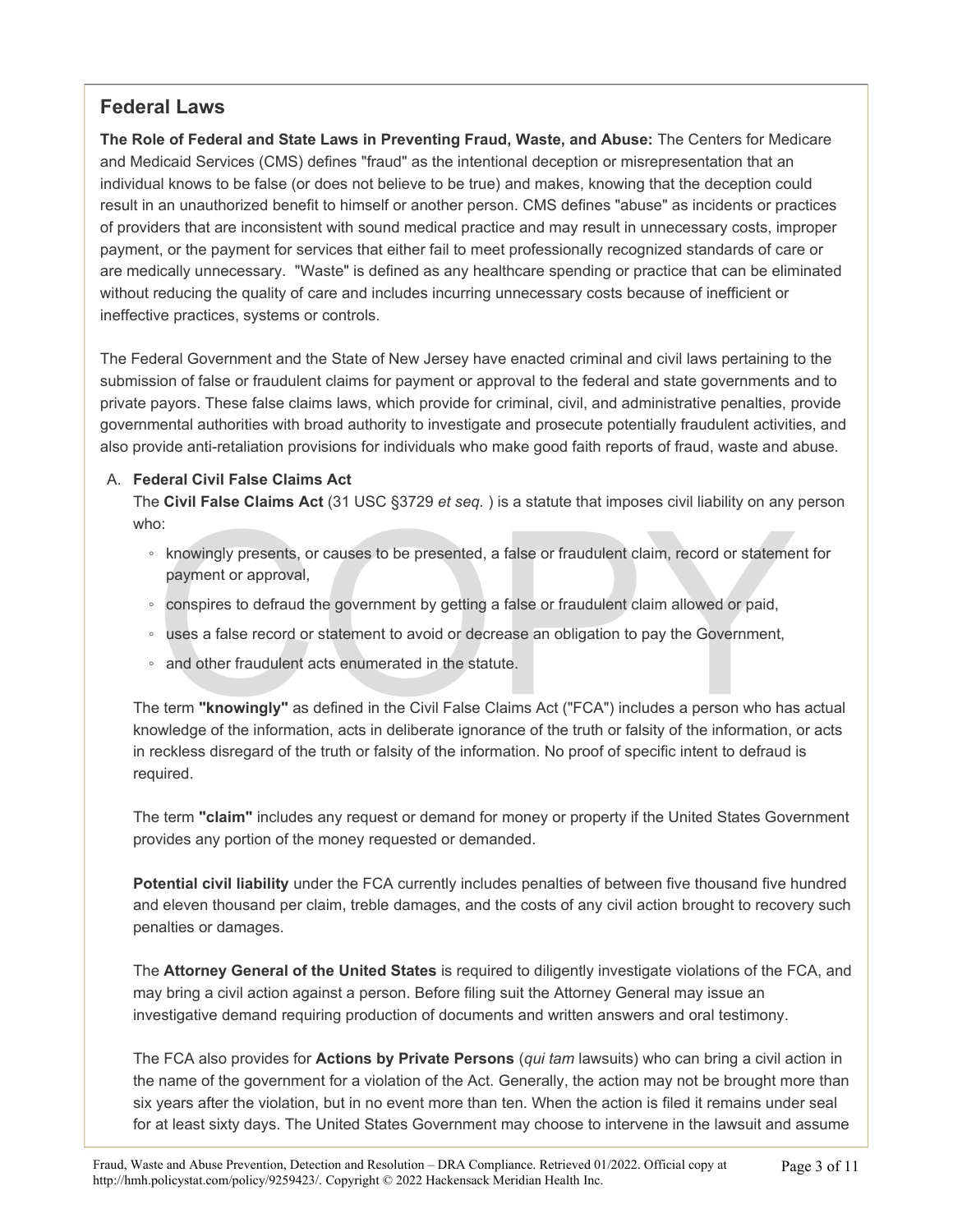primary responsibility for prosecuting, dismissing or settling the action. If the Government chooses not to intervene, the private party who initiated the lawsuit has the right to conduct the action.

In the event the government proceeds with the lawsuit, the *qui tam* plaintiff may receive fifteen to twentyfive percent of the proceeds of the action or settlement. If the *qui tam* plaintiff proceeds with the action without the government, the plaintiff may receive twenty-five to thirty percent of the recovery. In either case, the plaintiff may also receive an amount for reasonable expenses plus reasonable attorneys' fees and costs.

If the civil action is frivolous, clearly vexatious, or brought primarily for harassment, the plaintiff may have to pay the defendant its fees and costs. If the plaintiff planned or initiated the violation, the share of proceeds may be reduced and, if found guilty of a crime associated with the violation, no share will be awarded the plaintiff.

#### **Whistleblower Protection and Anti-Discrimination**

The Civil False Claims Act also provides for protection for team members from retaliation. A team member who is discharged, demoted, suspended, threatened, harassed, or discriminated against in terms and conditions of employment because of lawful acts conducted in furtherance of an action under the FCA may bring an action in Federal District Court seeking reinstatement, back pay plus penalties and interest, and other enumerated costs, damages, and fees.

A may bring an action in Federal District Court seeking reinstatement, back pay plus penalties arest, and other enumerated costs, damages, and fees.<br>
ckensack Meridian *Health's* Corporate Compliance Program and Code of Co Hackensack Meridian *Health*'s Corporate Compliance Program and Code of Conduct place an affirmative duty on its team members to report actions or behaviors that violate policy and procedure or may violate law in some manner. Team members are encouraged to use chain of command in reporting their concerns, however team members may also report directly to the Corporate Compliance Department or to the Compliance ComplyLine. HMH has embraced a policy of non-retaliation or retribution for reporting of issues.

#### B. **Federal Program Fraud Civil Remedies Act of 1986**

The **Program Fraud Civil Remedies Act of 1986** ("Administrative Remedies for False Claims and Statements" at 31 USC §3801 *et seq.*) is a statute that establishes an administrative remedy against any person who presents or causes to be presented a claim or written statement that the person knows or has reason to know is false, fictitious, or fraudulent due to an assertion or omission to certain federal agencies (including the Department of Health and Human Services). These penalties are separate from and in addition to any liability that may be imposed under the Federal False Claims Act. Unlike the False Claims Act, a violation of this law occurs when a false claim is submitted, not when paid.

The term **"knows or has reason to know"** is defined in the Act as a person who has actual knowledge of the information, acts in deliberate ignorance of the truth or falsity of the information, or acts in reckless disregard of the truth or falsity of the information. No proof of specific intent to defraud is required.

The term **"claim"** includes any request or demand for property or money, e.g., grants, loans, insurance or benefits, when the United States Government provides or will reimburse any portion of the money.

The authority, i.e., federal department, may investigate and with the Attorney General's approval commence proceedings if the claim is less than one hundred and fifty thousand dollars. A hearing must begin within six years from the submission of the claim. The Act allows for **civil monetary sanctions** to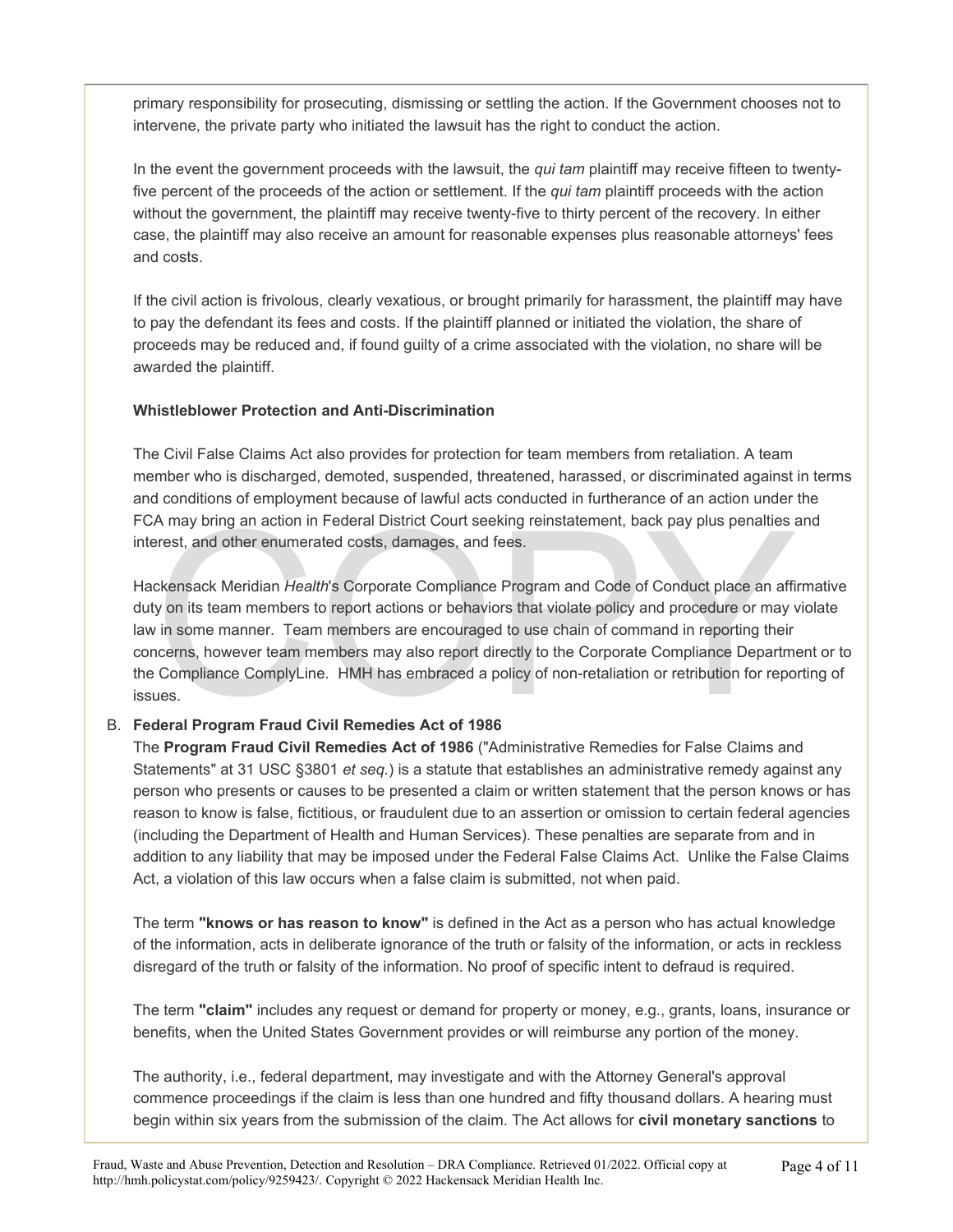be imposed in administrative hearings, including penalties of five thousand five hundred dollars per claim and an assessment, in lieu of damages, of not more than twice the amount of the original claim.

#### **State Laws**

#### **New Jersey**

#### A. **The New Jersey False Claims Act**

The NJ False Claims Act amends the New Jersey Medicaid Statute, NJSA 2A:32C-1 et seq. and amending 30:4D-17(e), and authorizes the NJ Attorney General and whistleblowers to initiate false claims litigation similar to what is authorized under the Federal False Claims Act, and has similar whistleblower protections. The act also provides that violations of the NJ False Claims Act give rise to liability under NJSA 30:4D-17(e) and also amends the NJ Medicaid statute to increase the false claim civil penalties under NJSA 30:4D-17(e)(3) to the same level provided for under the Federal False Claims Act, currently between \$11,463 and \$23,331 per false claim.

#### B. **The New Jersey Health Care Claims Fraud Act**

Health Care Claims Fraud Act (NJSA 2C:21-4.2 and 4.3; NJS 2C:51-5), provides for automatic permanent forfeiture of health care licenses for those convicted of health care claims fraud in the second degree, and a one-year suspension for those convicted of health care claims fraud in the third degree. The Act also provides for imprisonment of up to 10 years for fraudulent claims submitted for professional services and payment of fines up to \$150,000 or up to 5 times the amount of the fraudulent claim.

#### C. **The New Jersey Medical Assistance and Health Services Act**

when of fines up to \$150,000 or up to 5 times the amount of the fraudulent claim.<br>
Ne New Jersey Medical Assistance and Health Services Act<br>
be criminal provisions of the NJ Medical Assistance and Health Services Act (NJS The criminal provisions of the **NJ Medical Assistance and Health Services Act** (NJSA 30:4D-17 (a) – (d)) provides for the imposition of penalties not more than \$10,000 or imprisonment of not more than 3 years or both, for a conviction of willfully receiving, in the case of recipients, or payments in the case of providers, to which a person is not entitled.

The civil provisions of the **NJ Medical Assistance and Health Services Act** (NJSA 30:4D-7 (h) and NJSA 30:4D-17(e) – (i)) allows for the repayment with interest on any amounts received as a result of unintentional violations and are liable to pay up to triple damages between \$11,463 and \$23,331 per false claim when violations of the Medicaid statute are intentional, or when there is a violation of the New Jersey False Claims Act. Participants engaging in civil violations may be excluded from participation in Medicaid and other health care programs under NJSA 30:4D-17.1(a).

Check amounts 10,957/21,916

#### D. **The Uniform Enforcement Act**

The Uniform Enforcement Act (NJS. 45:1-21. b and o) provides that a licensure board within the N.J. Division of Consumer Affairs "may refuse to admit a person to an examination or may refuse to issue or may suspend or revoke any certificate, registration or license issued by the board" who as engaged in "dishonesty, fraud, deception, misrepresentation, false promise or false pretense:, or has "advertised fraudulently in any manner."

#### E. **New Jersey Consumer Fraud Act**

The NJ Consumer Fraud Act (NJS. 56:8-2, 56:8-3.1, 56:8-13, 56:8-14 and 56:8-15) makes unlawful the use of "any unconscionable commercial practice, deception, fraud, false pretense, false promise, misrepresentation, or the knowing concealment, suppression, or omission of any material fact", with the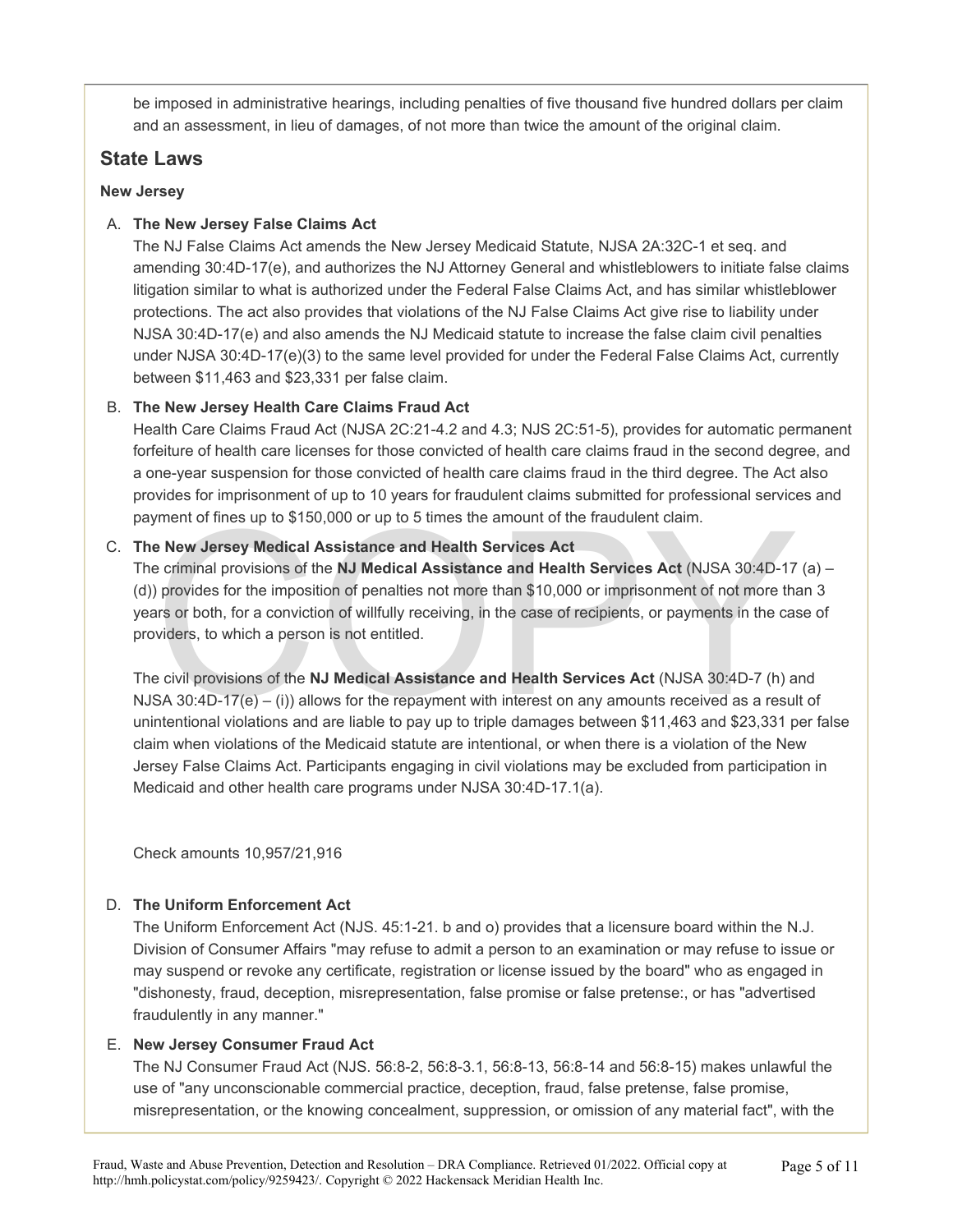intent that others rely upon it, in connection with the sale, rental or distribution of any items or services by a person, or with the subsequent performance of that person.

This law permits the N.J. Attorney General, in addition to any other penalty provided by law, to assess a penalty of not more than \$10,000 for the first offense and not more than \$20,000 for the second and each subsequent offense. Restitution to the victim also can be ordered.

#### F. **The New Jersey Insurance Fraud Prevention Act**

The New Jersey Insurance Fraud Prevention Act (NJSA 17:33A-1 et seq.) makes it unlawful to (1) present or cause to be presented (including the assisting, conspiring or urging of another to present) any written or oral statement as part of, or in support of or opposition to, a claim for payment or other benefit pursuant to an insurance policy knowing the statement contains false or misleading information concerning any fact or thing material to the claim; or (2) conceal or knowingly fail to disclose the occurrence of an event which affects any person's initial or continued right or entitlement to any insurance benefit of payment or the amount of any benefit or payment to which the person is entitled. A violation of the New Jersey Insurance Fraud Prevention Act can subject a person or entity to civil damages equal to three times the amount of damages; penalties of \$5,000 for the first offense, \$10,000 for the second offense and \$15,000 for each subsequent offense; and a surcharge paid to the state of \$1,000 or five percent (5%) of an out-of-court settlement. In addition, the New Jersey Insurance Fraud Prevention Act authorizes the Attorney General to pursue additional criminal penalties.

#### G. **False Claim for Payment of a Government Contract**

Issen as Answer of a Government Contract<br>See Claim for Payment of a Government Contract<br>other New Jersey state statute (NJSA 2C:21-34a) makes it a crime to: i) knowingly submit to the<br>vernment any claim for payment for per Another New Jersey state statute (NJSA 2C:21-34a) makes it a crime to: i) knowingly submit to the government any claim for payment for performance of a government contract knowing that the claim is false, fictitious or fraudulent; and ii) knowingly make a material representation that is false in connection with the negotiation, award or performance of a government contract. The criminal penalties for violations of this statute vary from a crime in the fourth degree to a crime in the second degree depending on the amount of the claim.

#### **New York**

In accordance with New York State Office of the Medicaid Inspector General Compliance program requirements, some Hackensack Meridian *Health* providers/entities may also be under the jurisdiction of New York State specific laws. The following list is not meant to be all inclusive.

#### **Civil and Administrative Laws**

#### A. **New York False Claims Act**

The New York False Claims Act (State Finance Law § 191) is similar to the Federal False Claims Act. It imposes penalties and fines upon individuals who knowingly file false or fraudulent claims for payment from any state or local government, including health care programs. The NY FCA also has similar provisions to the Federal FCA in regards to reverse false claims, actions by private individuals and whistleblower protections.

#### B. **Social Services Law**

#### 1. Section 145-b - False Statements

It is a violation to knowingly obtain or attempt to obtain payment for items or services furnished under any Social Services program, including Medicaid, by use of a false statement, deliberate concealment or other fraudulent scheme or device. The state or the local Social Services district may recover three times the amount incorrectly paid. In addition, the Department of Health may impose a civil penalty of up to ten thousand dollars per violation. If repeat violations occur within five years, a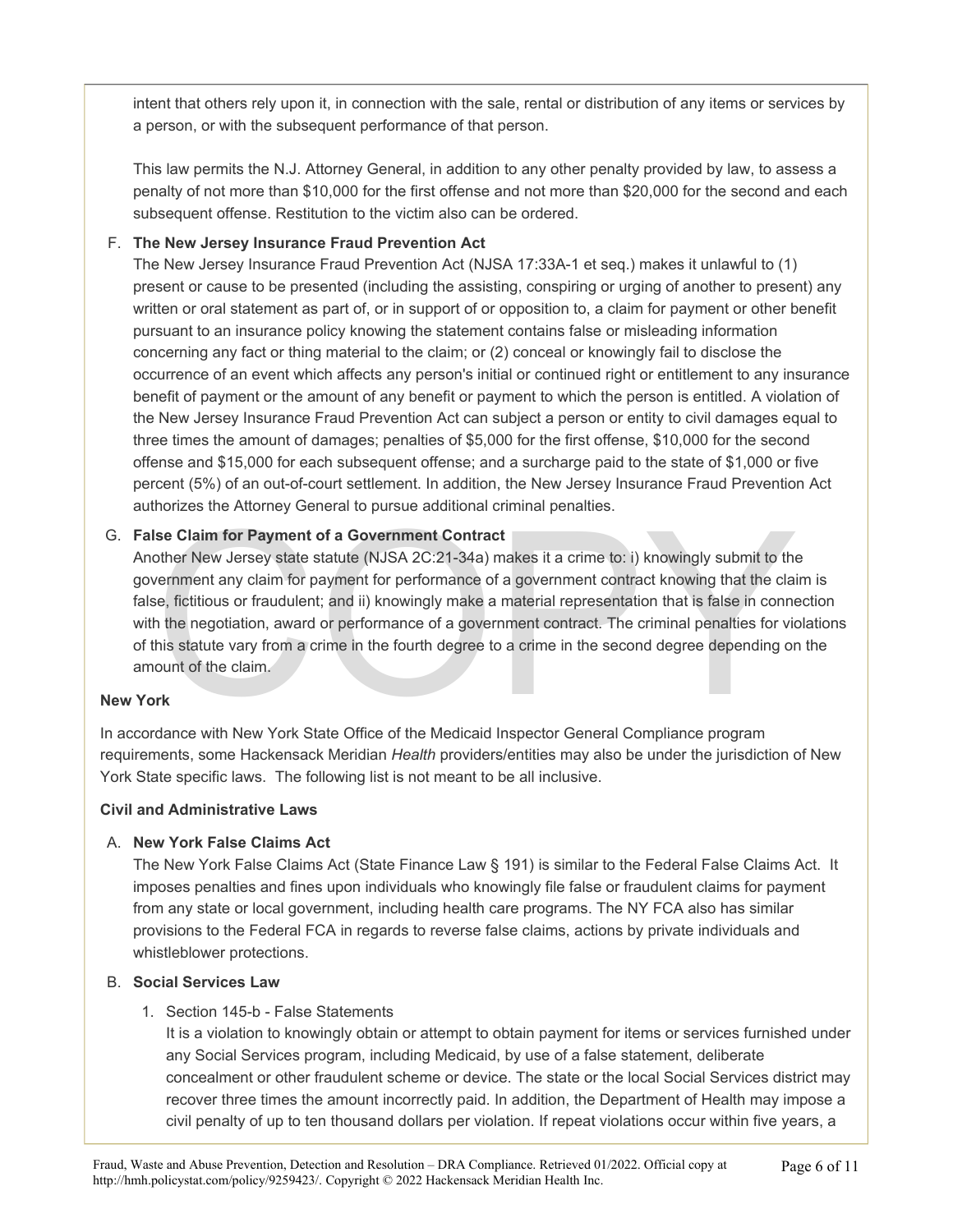penalty of up to thirty thousand dollars per violation may be imposed if the repeat violations involve more serious violations of Medicaid rules, billing for services not rendered, or providing excessive services.

2. Section 145-c - Sanctions

If any person applies for or receives public assistance, including Medicaid, by intentionally making a false or misleading statement, or intending to do so, the needs of the individual or that of his family shall not be taken into account for the purpose of determining his or her needs or that of his family for six months if a first offense, for twelve months if a second offense (or if benefits wrongfully received are at least one thousand dollars but not more than three thousand nine hundred dollars), for eighteen months if a third offense (or if benefits wrongfully received are in excess of three thousand nine hundred dollars), and five years for any subsequent occasion of any such offense.

#### **Criminal Laws**

#### A. **Social Services Law**

1. Section 145 - Penalties

Any person who submits false statements or deliberately conceals material information in order to receive public assistance, including Medicaid, is guilty of a misdemeanor.

- 2. Section 366-b Penalties for Fraudulent Practices
	- a. Any person who obtains or attempts to obtain, for himself or others, medical assistance by means of a false statement, concealment of material facts, impersonation or other fraudulent means is guilty of a class A misdemeanor.
	- Frame and Solutions of a false statement, concealment of material facts, impersonation or other fraudumeans is guilty of a class A misdemeanor.<br>
	b. Any person who, with intent to defraud, presents for payment a false or fr b. Any person who, with intent to defraud, presents for payment a false or fraudulent claim for furnishing services, knowingly submits false information to obtain greater Medicaid compensation, or knowingly submits false information in order to obtain authorization to provide items or services is guilty of a class A misdemeanor.

#### B. **Penal Law**

1. Article 155 - Larceny

The crime of larceny applies to a person who, with intent to deprive another of his property, obtains, takes or withholds the property by means of trick, embezzlement, false pretense, false promise, including a scheme to defraud, or other similar behavior. This statute has been applied to Medicaid fraud cases.

- a. Fourth degree grand larceny involves property valued over \$1,000. It is a class E felony.
- b. Third degree grand larceny involves property valued over \$3,000. It is a class D felony.
- c. Second degree grand larceny involves property valued over \$50,000. It is a class C felony.
- d. First degree grand larceny involves property valued over \$1 million. It is a class B felony.
- 2. Article 175 False Written Statements

Four crimes in this Article relate to filing false information or claims and have been applied in Medicaid fraud prosecutions:

- a. §175.05 Falsifying business records involves entering false information, omitting material information or altering an enterprise's business records with the intent to defraud. It is a class A misdemeanor.
- b. §175.10 Falsifying business records in the first degree includes the elements of the §175.05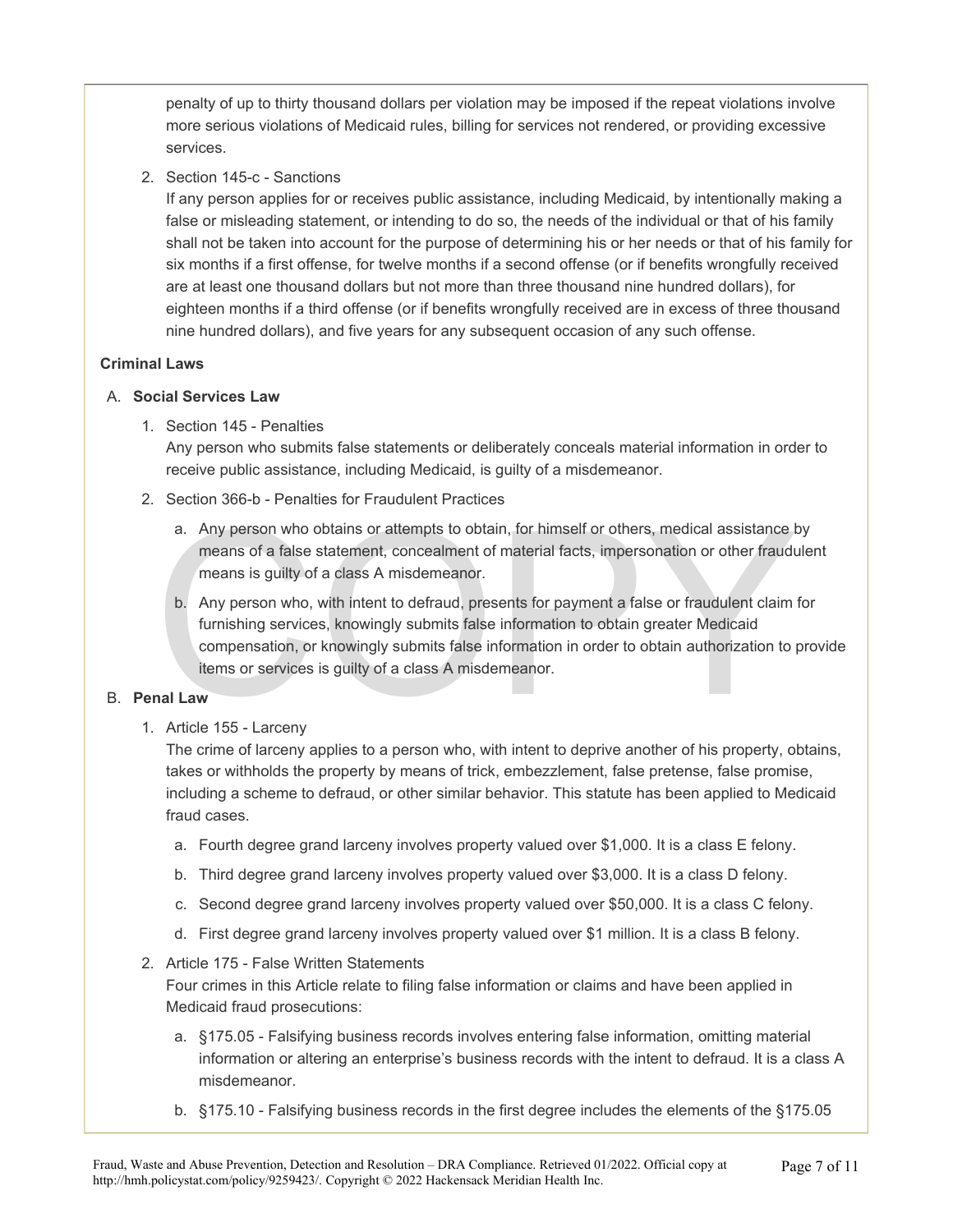offense and includes the intent to commit another crime or conceal its commission. It is a class E felony.

- c. §175.30 Offering a false instrument for filing in the second degree involves presenting a written instrument, including a claim for payment, to a public office knowing that it contains false information. It is a class A misdemeanor.
- d. §175.35 Offering a false instrument for filing in the first degree includes the elements of the second degree offense and must include an intent to defraud the state or a political subdivision. It is a class E felony.
- 3. Article 176 Insurance Fraud

This law applies to claims for insurance payments, including Medicaid or other health insurance, and contains six crimes.

- a. Insurance Fraud in the 5th degree involves intentionally filing a health insurance claim knowing that it is false. It is a class A misdemeanor.
- b. Insurance fraud in the 4th degree is filing a false insurance claim for over \$1,000. It is a class E felony.
- c. Insurance fraud in the 3rd degree is filing a false insurance claim for over \$3,000. It is a class D felony.
- d. Insurance fraud in the 2nd degree is filing a false insurance claim for over \$50,000. It is a class C felony.
- e. Insurance fraud in the 1st degree is filing a false insurance claim for over \$1 million. It is a class B felony.
- f. Aggravated insurance fraud is committing insurance fraud more than once. It is a class D felony.
- 4. Article 177 Health Care Fraud

d. Insurance fraud in the 2nd degree is filing a false insurance claim for over \$50,000. It is a C felony.<br>
e. Insurance fraud in the 1st degree is filing a false insurance claim for over \$1 million. It is<br>
B felony.<br>
f. A This statute, enacted in 2006, applies to health care fraud crimes. It was designed to address the specific conduct by health care providers who defraud the system including any publicly or privately funded health insurance or managed care plan or contract, under which any health care item or service is provided. Medicaid is considered to be a single health plan under this statute. This law primarily applies to claims by providers for insurance payment, including Medicaid payment, and it includes five crimes.

- a. Health care fraud in the 5th degree a person is guilty of this crime when, with intent to defraud a health plan, he or she knowingly and willfully provides materially false information or omits material information for the purpose of requesting payment from a health plan. This is a class A misdemeanor.
- b. Health care fraud in the 4th degree a person is guilty of this crime upon filing such false claims on more than one occasion and annually receives more than three thousand dollars. This is a class E felony.
- c. Health care fraud in the 3rd degree a person is guilty of this crime upon filing such false claims on more than one occasion and annually receiving over ten thousand dollars. This is a class D felony.
- d. Health care fraud in the 2nd degree a person is guilty of this crime upon filing such false claims on more than one occasion and annually receiving over fifty thousand dollars. This is a class C felony.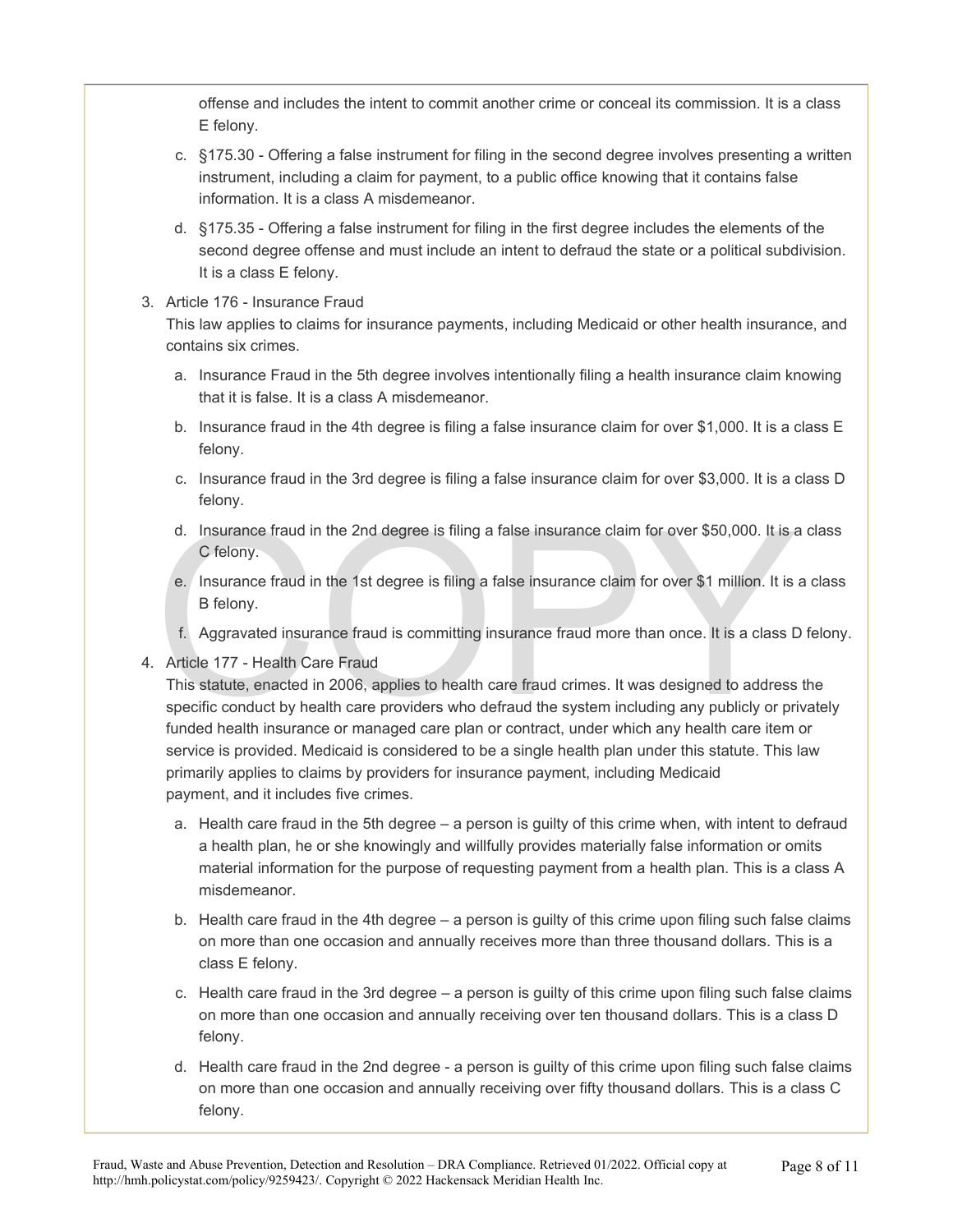e. Health care fraud in the 1st degree - a person is guilty of this crime upon filing such false claims on more than one occasion and annually receiving over one million dollars. This is a class B felony.

### **Other Whistleblower Protections**

#### A. **Enhancement of Contractor Employee Whistleblower Protections**

The Enhancement of contractor protection from reprisal for disclosure of certain information (41 USC §4712) applies to all employees of a contractor, subcontractor, grantee, or subgrantee or personal services contractor of Federal contracts and grants. It states that employees may not be discharged, demoted, or otherwise discriminated against as a reprisal for disclosing information that the employee reasonably believes is evidence of gross mismanagement of a Federal contract or grant, a gross waste of Federal funds, an abuse of authority relating to a Federal contract or grant, a substantial and specific danger to public health or safety, or a violation of law, rule, or regulation related to a Federal contract (including the competition for or negotiation of a contract) or grant to one of the following:

- A Member of Congress or a representative of a committee of Congress.
- An Inspector General
- The Government Accountability Office.
- A Federal employee responsible for contract or grant oversight or management at the relevant agency.
- An authorized official of the Department of Justice or other law enforcement agency.
- A court or grand jury.
- A management official or other employee of the contractor, subcontractor, or grantee who has the responsibility to investigate, discover, or address misconduct.

An authorized official of the Department of Justice or other law enforcement agency.<br>An authorized official of the Department of Justice or other law enforcement agency.<br>A court or grand jury.<br>A management official or othe Any team member who believes he or she has been subjected to retaliation or reprisal as stated above may submit a claim to the Inspector General of the governmental agency involved. The team member will have all rights and remedies afforded by Federal Law.

#### B. **Conscientious Employee Protection Act "Whistleblower Act"**

The NJ Conscientious Employee Protection Act (NJSA 34:19-1 et seq.) affords protection to whistleblowers by prohibiting an employer from taking any retaliatory action against a team member who:

- Discloses, or threatens to disclose, to a supervisor or to a public body an activity, policy or practice of the employer or another employer, with whom there is a business relationship, that the employee reasonably believes is in violation of a law, or a rule or regulation issued under the law, or, in the case of an employee who is a licensed or certified health care professional, reasonably believes constitutes improper quality of patient care;
- Provides information to, or testifies before, any public body conducting an investigation, hearing or inquiry into any violation of law, or a rule or regulation issued under the law by the employer or another employer, with whom there is a business relationship, or, in the case of an employee who is a licensed or certified health care professional, provides information to, or testifies before, any public body conducting an investigation, hearing or inquiry into quality of patient care; or
- Provides information involving deception of, or misrepresentation to, any shareholder, investor, client, patient, customer, employee, former employee, retiree or pensioner of the employer or any governmental entity.
- Provides information regarding any perceived criminal or fraudulent activity, policy or practice of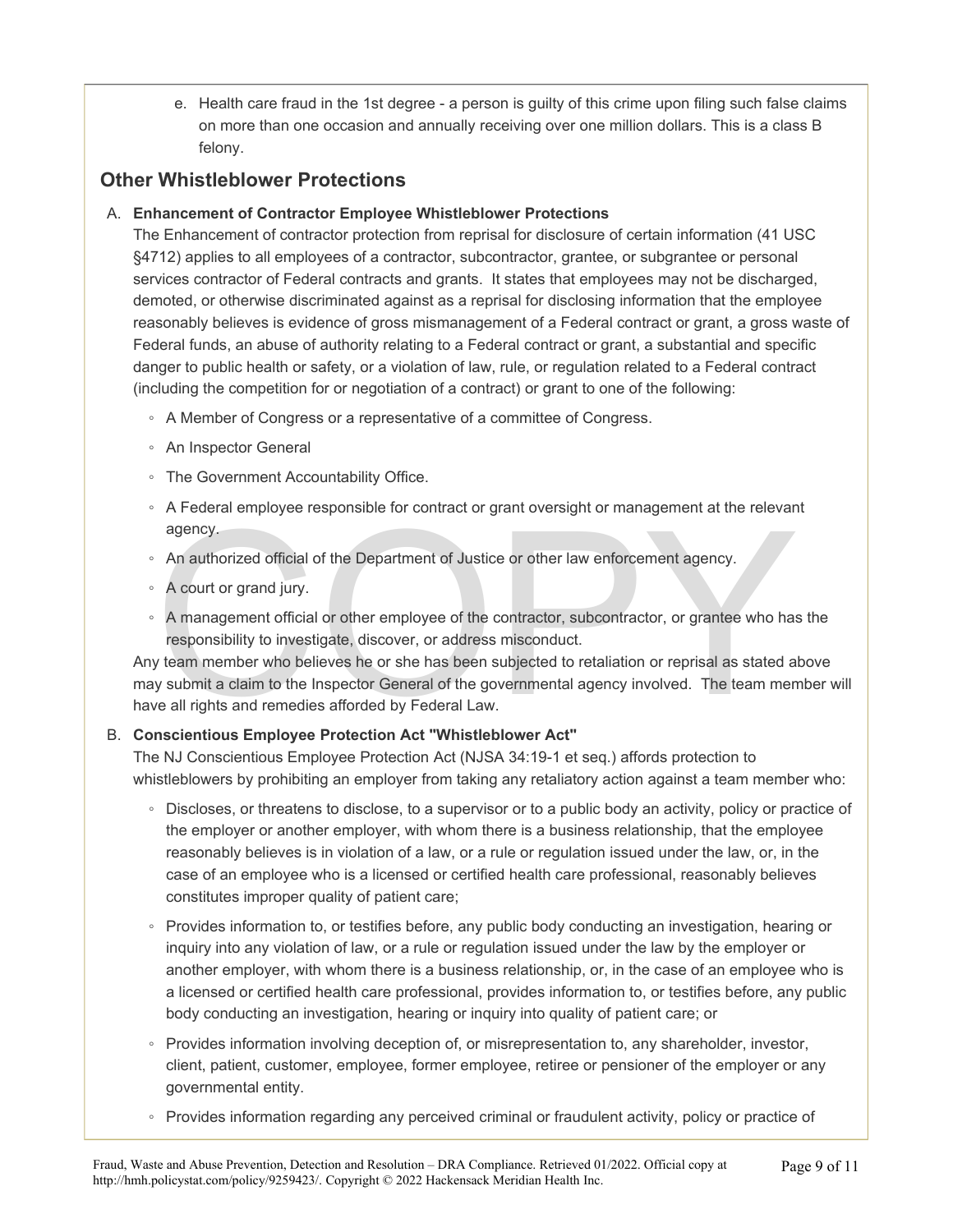deception or misrepresentation which the employee reasonably believes may defraud any shareholder, investor, client, patient, customer, employee, former employee, retiree or pensioner of the employer or any governmental entity.

- Objects to, or refuses to participate in, any activity, policy or practice which the employee reasonably believes:
	- is in violation of a law, or a rule or regulation issued under the law or, if the employee is a licensed or certified health care professional, constitutes improper quality of patient care;
	- is fraudulent or criminal; or
	- is incompatible with a clear mandate of public policy concerning the public health, safety or welfare or protection of the environment. NJSA 34:19-3.

The protection against retaliation, when a disclosure is made to a public body, does not apply unless the employee has brought the activity, policy or practice to the attention of a supervisor of the employee by written notice and given the employer a reasonable opportunity to correct the activity, policy or practice. However, disclosure is not required where the employee reasonably believes that the activity, policy or practice is known to one or more supervisors of the employer or where the employee fears physical harm as a result of the disclosure, provided that the situation is emergent in nature.

#### C. **New York Labor Law § 740**

w York Labor Law § 740<br>employer may not take any retaliatory action against an employee if the employee discloses<br>ormation about the employer's policies, practices or activities to a regulatory, law enforcement o<br>illar age An employer may not take any retaliatory action against an employee if the employee discloses information about the employer's policies, practices or activities to a regulatory, law enforcement or other similar agency or public official. Protected disclosures are those that assert that the employer is in violation of a law that creates a substantial and specific danger to the public health and safety or which constitutes health care fraud under Penal Law §177 (knowingly filing, with intent to defraud, a claim for payment that intentionally has false information or omissions). The employee's disclosure is protected only if the employee first brought up the matter with a supervisor and gave the employer a reasonable opportunity to correct the alleged violation. If an employer takes a retaliatory action against the employee, the employee may sue in state court for reinstatement to the same, or an equivalent position, any lost back wages and benefits and attorneys' fees. If the employer is a health provider and the court finds that the employer's retaliatory action was in bad faith, it may impose a civil penalty of \$10,000 on the employer.

#### D. **New York Labor Law § 741**

A health care employer may not take any retaliatory action against an employee if the employee discloses certain information about the employer's policies, practices or activities to a regulatory, law enforcement or other similar agency or public official. Protected disclosures are those that assert that, in good faith, the employee believes constitute improper quality of patient care. The employee's disclosure is protected only if the employee first brought up the matter with a supervisor and gave the employer a reasonable opportunity to correct the alleged violation, unless the danger is imminent to the public or patient and the employee believes in good faith that reporting to a supervisor would not result in corrective action. If an employer takes a retaliatory action against the employee, the employee may sue in state court for reinstatement to the same, or an equivalent position, any lost back wages and benefits and attorneys' fees. If the employer is a health provider and the court finds that the employer's retaliatory action was in bad faith, it may impose a civil penalty of \$10,000 on the employer.